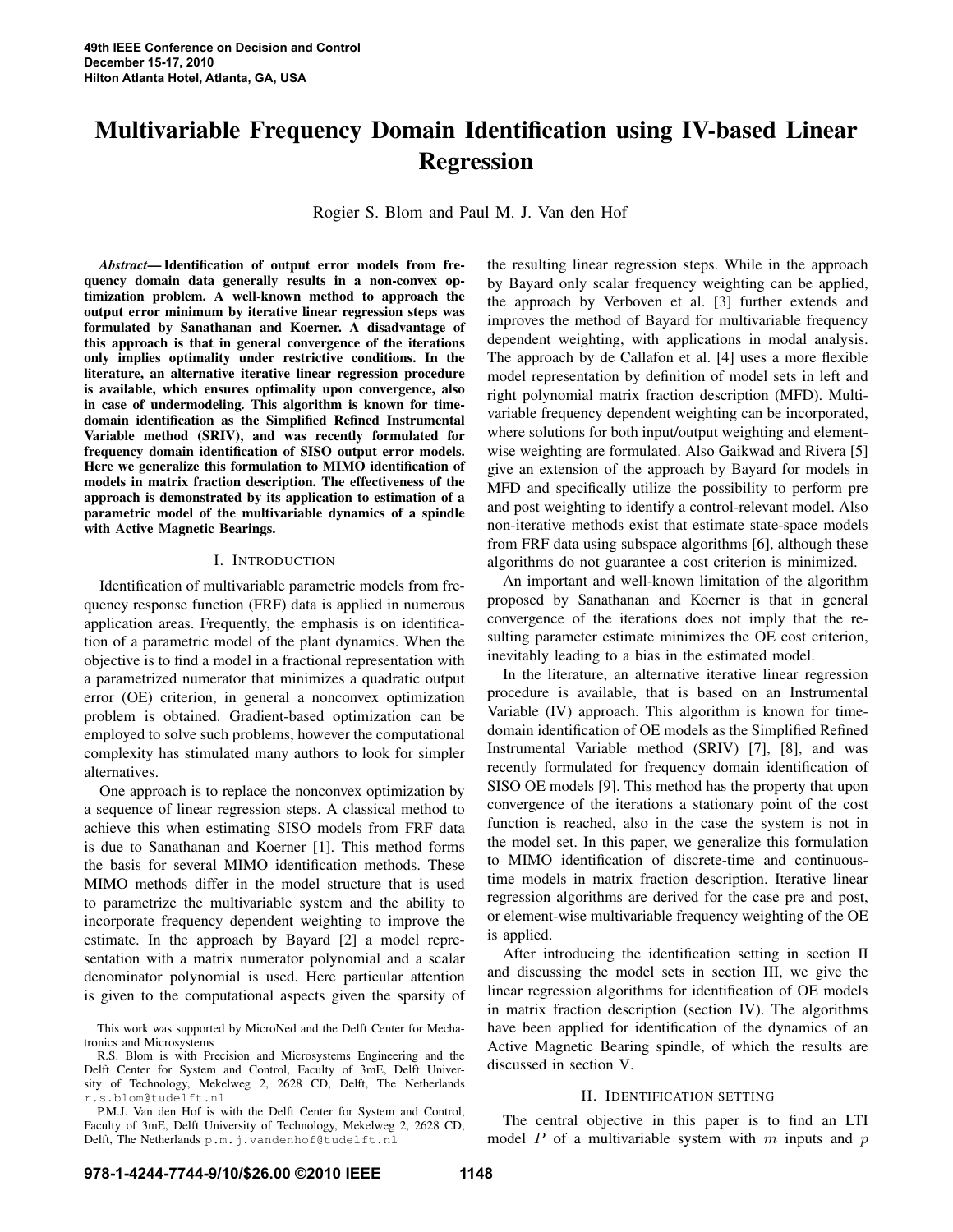outputs using measured data. For this, the set of  $N$  noisy multivariable frequency response function observations  $G$  is available, which is defined as

$$
\mathcal{G} := \{ G(\omega_k) | G(\omega_k) \in \mathbb{C}^{p \times m}, k = 1 \dots N \}.
$$
 (1)

Here the model  $P$  is parametrized by either a left or right polynomial MFD depending on the real valued parameter vector  $\theta$ . Further details on the parametrization are discussed in the next section. To describe the discrepancy between the data G and the model  $P(\theta)$ , we use the output error

$$
E(\omega_k, \theta) = G(\omega_k) - P(\xi(\omega_k), \theta). \tag{2}
$$

Here  $\xi(\omega_k)$  is used to denote the frequency dependency of P, where  $\xi(\omega_k) = i\omega_k$  or  $\xi(\omega_k) = e^{i\omega_k}$  when P represents a continuous-time or discrete-time system respectively. With this, the aim is to solve the identification problem  $\theta =$  $\arg \min_{\theta} V(\theta)$  with cost function

$$
V(\theta) = \sum_{k=1}^{N} ||E(\omega_k, \theta)||_F^2.
$$
 (3)

Application of frequency dependent weighting of the OE can be used to obtain estimates with lower variance when the frequency response data have varying covariance, or to estimate control-relevant models. Cost functions with weighted errors can be obtained by substituting for  $E(\omega_k, \theta)$ in (3) either the *input/output weighted OE*

$$
E_{i/o}(\omega_k, \theta) = W_o(\omega_k)[G(\omega_k) - P(\xi(\omega_k), \theta)]W_i(\omega_k), \tag{4}
$$

with  $W_o(\omega_k) \in \mathbb{R}^{p \times p}$  and  $W_i(\omega_k) \in \mathbb{R}^{m \times m}$ , or the *Schurweighted OE*

$$
E_s(\omega_k, \theta) = W_s(\omega_k) \cdot \{[G(\omega_k) - P(\xi(\omega_k), \theta)], \quad (5)
$$

with  $W_s(\omega_k) \in \mathbb{R}^{p \times m}$ , and where  $\cdot *$  is used to denote the Schur matrix product (i.e. element-wise multiplication).

# III. MODEL STRUCTURE

## *A. Definition of the model set*

The MIMO model is represented in a left or right matrix fraction description:

$$
P(\xi, \theta) = B(\xi, \theta)A^{-1}(\xi, \theta)
$$
 (R-MFD)  

$$
P(\xi, \theta) = A^{-1}(\xi, \theta)B(\xi, \theta)
$$
 (L-MFD)

with  $B(\xi, \theta) = B_{n_b} \xi^{n_b} + B_{n_b-1} \xi^{n_b-1} + \cdots + B_0$  and  $A(\xi,\theta) = \xi^{n_a} + A_{n_a-1}\xi^{n_a-1} + \cdots + A_0$ , where  $B_i \in \mathbb{R}^{p \times m}$ ,  $i = 0 \dots n_b$  and  $A_i \in \mathbb{R}^{m \times m}$  (for models in R-MFD), or  $A_i \in \mathbb{R}^{p \times p}$  (for models in L-MFD), for  $i = 0...n_a - 1$ . The parameter vector  $\theta$  is constructed by accumulating all elements of the matrices  $A_i$ ,  $i = 0...n_a - 1$  and  $B_i$ ,  $i =$  $0 \ldots n_b$ . As will become clear in the sequel, it is convenient to choose an ordering of these elements that depends on the choice for a left or right matrix fraction description of the model set. To avoid unnecessary notational complexity, it is assumed here that the order of the polynomials of all elements of A are  $n_a$  and those of B are all  $n_b$ . However, the approach presented in this paper is equally suited for model sets where the matrix fractions have elements with varying polynomial orders. We will return to this in section IV-F.

# IV. AN IV-BASED ITERATIVE METHOD TO SOLVE A MULTIVARIABLE OE IDENTIFICATION PROBLEM

# *A. A criterion for optimality*

The identification problem that was posed in section II, results in a nonconvex optimization problem. In this section we give an iterative linear regression algorithm to solve this optimization problem for both selected model sets, having the property that convergence implies (local) optimality. This algorithm is a MIMO extension of the frequency domain formulation of the SRIV method as given by Van den Hof and Douma in [9]. We first give the result for the unweighted OE cost function. In section IV-D we will extend this for the weighted OE cost functions.

Similar as with the SRIV method, the starting notion is that for all  $\hat{\theta}$  that locally minimize  $V(\theta)$ ,  $\frac{\partial}{\partial \theta}V(\theta)|_{\theta=\hat{\theta}}=0$ . From the definition of  $V(\theta)$  in (3), it follows that

$$
\frac{\partial}{\partial \theta} V(\theta) = \frac{\partial}{\partial \theta} \sum_{k=1}^{N} \text{vec} \left[ E(\omega_k, \theta) \right]^H \text{vec} \left[ E(\omega_k, \theta) \right]
$$

$$
= \sum_{k=1}^{N} -2Re \left\{ \text{vec} \left[ E(\omega_k, \theta) \right]^H M_k(\theta) \right\}
$$

where  $(\cdot)^H$  denotes the complex conjugate transpose,  $vec(\cdot)$  the vectorization operator, and  $M_k(\theta)$  =  $\frac{\partial}{\partial \theta}$  vec[ $P(\xi(\omega_k), \theta)$ ]. Hence, for all  $\hat{\theta}$  for which  $\frac{\partial}{\partial \theta}V(\hat{\theta}) = 0$ , the following equality holds:

$$
\sum_{k=1}^{N} Re\left\{ M_k^H(\hat{\theta}) \text{vec}[E(\omega_k, \hat{\theta})] \right\} = 0.
$$
 (6)

## *B. Iterative procedure for models in L-MFD*

In this section we will use (6) to arrive at an iterative linear regression algorithm to estimate  $\hat{\theta}$  for models in L-MFD. For that, we will rewrite (6) in a regression format. Let us therefore introduce the notation

$$
\Theta = \left[ \begin{array}{cccc} A_{n_a-1} & \dots & A_0 & B_{n_b} & \dots & B_0 \end{array} \right] \qquad (7)
$$

We give the following two propositions:

*Proposition 4.1:* With  $E(\xi(\omega_k), \theta)$  as defined in (2), where the model is represented in L-MFD, and with  $\theta$  as defined in (7), the following identity holds

$$
\text{vec}\left[E(\omega_k,\theta)\right] = Y_k(\theta) - X_k(\theta)\theta\tag{8}
$$

.

with

$$
Y_k(\theta) = [I \otimes A^{-1}(\xi(\omega_k), \theta)] \operatorname{vec}[\xi(\omega_k)^{n_a} G(\omega_k)]
$$
  

$$
X_k(\theta) = [\Omega^T(\omega_k) \otimes A^{-1}(\xi(\omega_k), \theta)]
$$

where ⊗ is the Kronecker product, and

$$
\Omega(\omega_k) = \begin{bmatrix}\n-\xi(\omega_k)^{n_a - 1} G(\omega_k) \\
\vdots \\
-\xi(\omega_k)^0 G(\omega_k) \\
\xi(\omega_k)^{n_b} I_{m \times m} \\
\vdots \\
\xi(\omega_k)^0 I_{m \times m}\n\end{bmatrix}
$$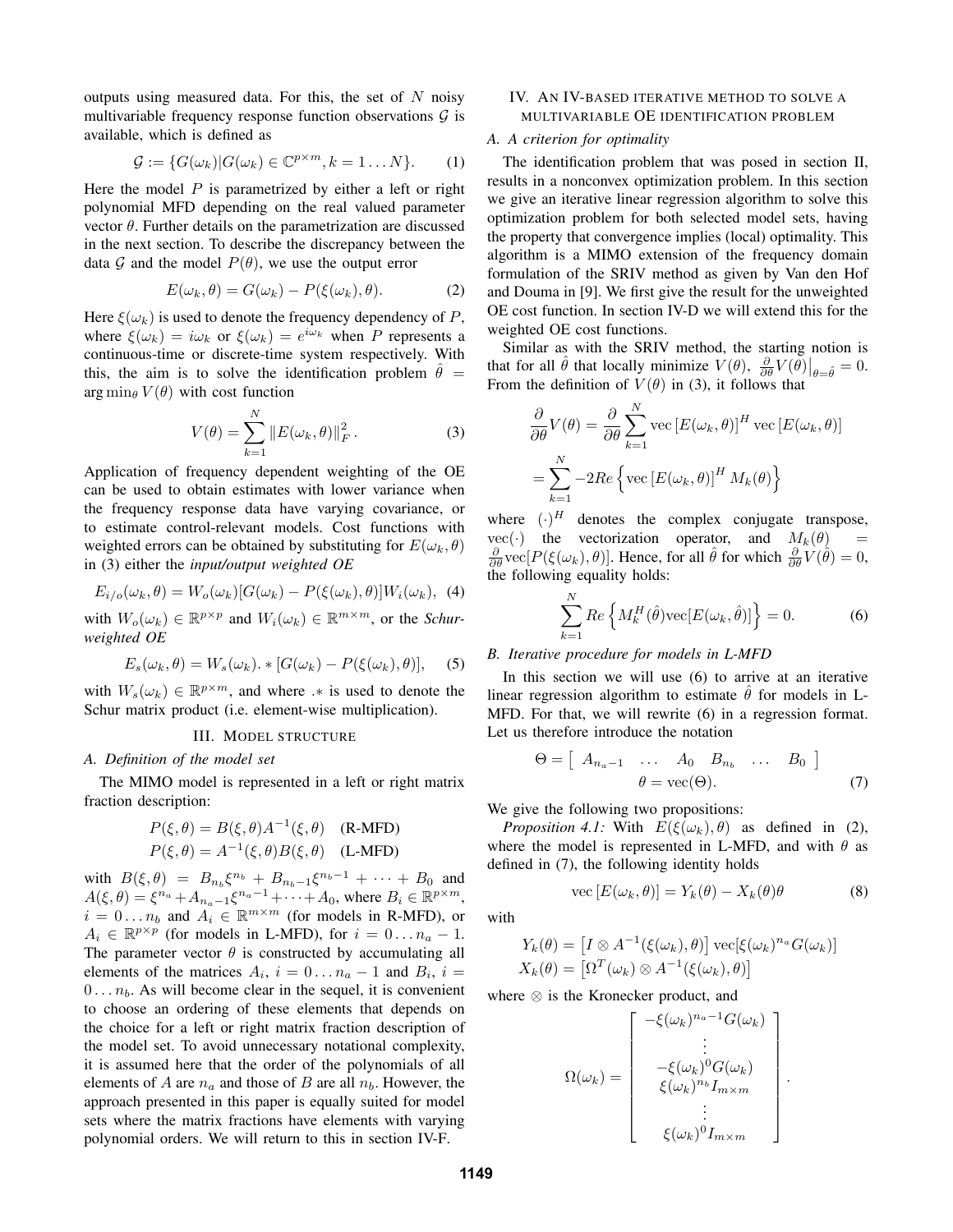*Proof:* For the given model parametrization, and using the given definition of  $\Omega(\omega_k)$ , observe that we can express  $E(\xi(\omega_k), \theta)$  as

$$
E(\xi(\omega_k), \theta) = G(\omega_k) - A^{-1}(\xi(\omega_k), \theta)B(\xi(\omega_k), \theta)
$$
  
=  $A^{-1}(\xi(\omega_k), \theta) [A(\xi(\omega_k), \theta)G(\omega_k) - B(\xi(\omega_k), \theta)]$   
=  $A^{-1}(\xi(\omega_k), \theta) [\xi(\omega_k)^{n_a}G(\omega_k) - \Theta\Omega(\omega_k)].$ 

To proceed, we need the following two identities:

$$
\text{vec}(AB) = (I \otimes A)\text{vec}(B) = (B^T \otimes I)\text{vec}(A) \qquad \text{(9a)}
$$

$$
(A \otimes B)(C \otimes D) = AB \otimes DB. \tag{9b}
$$

Using (9a) we can write

vec 
$$
[E(\omega_k, \theta)] = [I \otimes A^{-1}(\xi(\omega_k), \theta)] \cdot
$$
  
vec  $[\xi(\omega_k)^{n_a} G(\omega_k) - \Theta \Omega(\omega_k)]$ 

which by applying (9a) and subsequently (9b), we can rewrite to

vec 
$$
[E(\omega_k, \theta)] = [I \otimes A^{-1}(\xi(\omega_k), \theta)] \cdot
$$
  
\n
$$
\cdot (\text{vec}[\xi(\omega_k)^{n_a} G(\omega_k)] - (\Omega^T(\omega_k) \otimes I) \text{vec}(\Theta))
$$
\n
$$
= [I \otimes A^{-1}(\xi(\omega_k), \theta)] \text{vec}[\xi(\omega_k)^{n_a} G(\omega_k)] +
$$
\n
$$
- [\Omega^T(\omega_k) \otimes A^{-1}(\xi(\omega_k), \theta)] \theta
$$

which is the claimed result.

*Proposition 4.2:* For models parametrized in L-MFD,

$$
M_k(\theta) = \Phi_k(\theta)^T \otimes A^{-1}(\xi(\omega_k), \theta)
$$
 (10)

with

$$
\Phi_k(\theta) = \begin{bmatrix}\n-\xi(\omega_k)^{n_a - 1} P(\xi(\omega_k), \theta) \\
\vdots \\
-\xi(\omega_k)^0 P(\xi(\omega_k), \theta) \\
\xi(\omega_k)^{n_b} I_{m \times m} \\
\vdots \\
\xi(\omega_k)^0 I_{m \times m}\n\end{bmatrix}.
$$
\nProof: See appendix VIII-A.

With the results in equations (8) and (10), we can recast (6) into

$$
\sum_{k=1}^{N} Re\left\{ M_k^H(\hat{\theta})(Y_k(\hat{\theta}) - X_k(\hat{\theta})\hat{\theta}) \right\} = 0 \quad (11)
$$

or equivalently

$$
\sum_{k=1}^{N} \left[ Re\{M_k^T(\hat{\theta})\} \right] Im\{M_k^T(\hat{\theta})\} \right] \cdot \left( \left[ Re\{Y_k(\hat{\theta})\} \right] - \left[ Re\{X_k(\hat{\theta})\} \right] \hat{\theta} \right) = 0.
$$

With the notation

$$
\mathbf{M}^T(\theta) := \begin{bmatrix} Re\{M_1^T(\theta)\} & Im\{M_1^T(\theta)\} & \dots \\ \dots & Re\{M_N^T(\theta)\} & Im\{M_N^T(\theta)\} \end{bmatrix}
$$

$$
\mathbf{X}(\theta) := \left[\begin{array}{c} Re\{X_1(\theta)\} \\ Im\{X_1(\theta)\} \\ \vdots \\ Re\{X_N(\theta)\} \\ Im\{X_N(\theta)\}\end{array}\right], \quad \mathbf{Y}(\theta) := \left[\begin{array}{c} Re\{Y_1(\theta)\} \\ Im\{Y_1(\theta)\} \\ \vdots \\ Re\{Y_N(\theta)\}\end{array}\right]
$$

it follows that the solution of (6) is characterized by

$$
\mathbf{M}^{T}(\hat{\theta})(\mathbf{Y}(\hat{\theta}) - \mathbf{X}(\hat{\theta})\hat{\theta}) = 0.
$$
 (12)

From this, a natural iterative identification algorithm follows:

$$
\mathbf{I}^{T}(\hat{\theta}_{j-1})(\mathbf{Y}(\hat{\theta}_{j-1}) - \mathbf{X}(\hat{\theta}_{j-1})\hat{\theta}_{j}) = 0 \quad (13)
$$

with solution

 $\mathbf{N}$ 

$$
\hat{\theta}_j = \left[\mathbf{M}^T(\hat{\theta}_{j-1})\mathbf{X}(\hat{\theta}_{j-1})\right]^{-1}\mathbf{M}^T(\hat{\theta}_{j-1})\mathbf{Y}(\hat{\theta}_{j-1})
$$
 (14)

When this algorithm converges, necessarily  $V'(\hat{\theta}) = 0$ , ensuring that  $\hat{\theta}$  is a stationary point of the cost function. Observe that (14) has the structure of an IV estimator. Also, note that replacing  $M$  by  $X$  would give the Sanathanan-Koerner iteration for the given model set.

### *C. Iterative procedure for models in R-MFD*

Analogous to the analysis in the previous section, we will now use equation (6) to derive an iterative linear regression algorithm for systems in R-MFD . To that end, we introduce a different notation for Θ, i.e.

$$
\Theta^T = \left[ \begin{array}{cccc} A_{n_a-1}^T & \dots & A_0^T & B_{n_b}^T & \dots & B_0^T \end{array} \right] \n\theta = \text{vec}(\Theta).
$$
\n(15)

With this, we give the following two propositions. The proofs of these are similar to those of the corresponding propositions for the L-MFD case, and are omited for reasons of space.

*Proposition 4.3:* With  $E(\xi(\omega_k), \theta)$  as defined in (2), where the model is represented in R-MFD, and with  $\theta$  as in defined (15), the following identity holds

$$
\text{vec}\left[E(\omega_k,\theta)\right] = Y_k(\theta) - X_k(\theta)\theta \tag{16}
$$

with

$$
Y_k(\theta) = [A^{-T}(\xi(\omega_k), \theta) \otimes I] \operatorname{vec}(\xi(\omega_k)^{n_a} G(\omega_k))
$$
  

$$
X_k(\theta) = [A^{-T}(\xi(\omega_k), \theta) \otimes \Omega(\omega_k)]
$$

where

$$
\Omega(\omega_k) = \left[ \begin{array}{ccc} -\xi(\omega_k)^{n_a-1} G(\omega_k) & \dots & -\xi(\omega_k)^0 G(\omega_k) \\ \xi(\omega_k)^{n_b} I_{p \times p} & \dots & \xi(\omega_k)^0 I_{p \times p} \end{array} \right].
$$
  
Proposition 4.4: For models parametrized in R-MFD,

$$
M_k(\theta) = A^{-T}(\xi(\omega_k), \theta) \otimes \Phi_k(\theta)
$$
 (17)

with

$$
\Phi_k(\theta) = \left[ -\xi(\omega_k)^{n_a - 1} P(\xi(\omega_k), \theta) \right] \dots \left[ -\xi(\omega_k)^0 P(\xi(\omega_k), \theta) \right] \leq (\omega_k)^{n_b} I_{p \times p} \dots \left[ \xi(\omega_k)^0 I_{p \times p} \right].
$$

With (16) and (17), we can rewrite (6) also for models in R-MFD to (11), albeit with different definitions of the matrices  $Y_k$ ,  $X_k$  and  $M_k$ . Hence, by applying these definitions, a similar iterative algorithm can be followed as the one derived for systems in L-MFD in the previous section.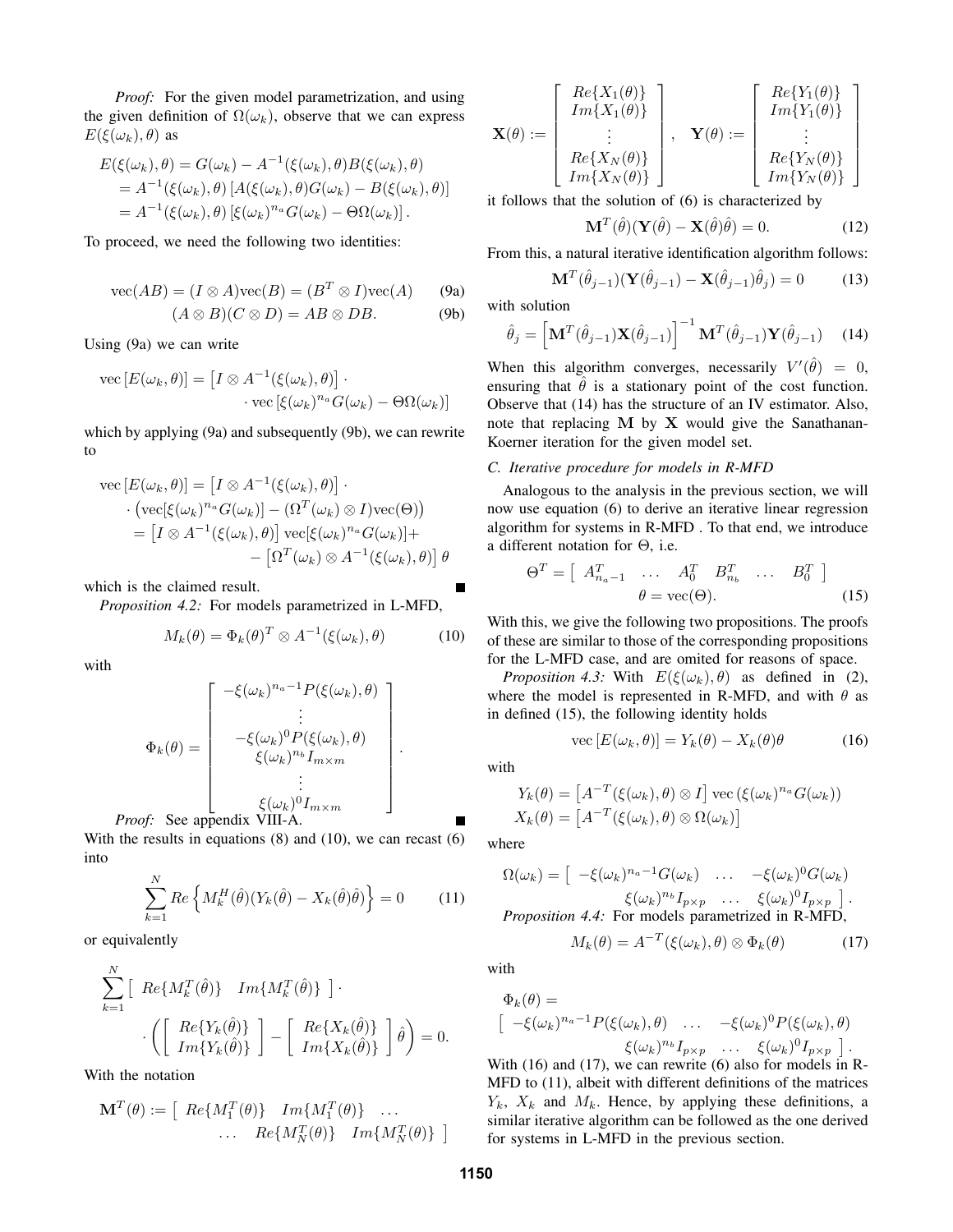#### *D. Minimization of weighted OE cost criteria*

The algorithms in the previous sections were derived for the cost function based on the unweighted error. Here we will show how these results can be generalized for the case input/output weighting or Schur weighting is applied.

*1) Input-output weighting:* Observe that with the input/output weighted error  $E_{i/o}(\omega_k, \theta)$  as defined in (4), setting the first derivative of the cost function to zero yields the equality

$$
\sum_{k=1}^{N} Re\left\{ M_{i/o,k}^{H}(\theta) \text{vec}\left[W_o(\omega_k) E(\omega_k, \theta) W_i(\omega)\right]\right\} = 0
$$
\n(18)

where  $M_{i/o,k}(\theta) = \frac{\partial}{\partial \theta} \text{vec}[W_o(\omega_k)P(\xi(\omega_k), \theta)W_i(\omega_k)]$ . Using the identity  $\text{vec}(ABC) = (C^T \otimes A)\text{vec}(B)$ , we derive that

vec
$$
[W_o(\omega_k)E(\omega_k, \theta)W_i(\omega_k)]
$$
  
=  $[W_i^T(\omega_k) \otimes W_o(\omega_k)]\text{vec}[E(\omega_k, \theta)]$ 

and

$$
M_{i/o,k}(\theta) = \frac{\partial}{\partial \theta} [W_i^T(\omega_k) \otimes W_o(\omega_k)] \text{vec}[P(\xi(\omega_k), \theta)]
$$
  
= 
$$
[W_i^T(\omega_k) \otimes W_o(\omega_k)] M_k(\theta).
$$

By substituting these identities in (18), and using the expressions derived for  $\text{vec}[E(\omega_k, \theta)]$  and  $M_k(\omega_k, \theta)$ , iterative algorithms to minimize the input/output weighted cost can be obtained in the same fashion as derived above.

*2) Schur weighting:* Similarly as for input/output weighting, note that with the Schur-weighted error  $E_s(\omega_k, \theta)$  as defined in (5),  $\frac{\partial}{\partial \theta}V(\theta) = 0$  implies

$$
\sum_{k=1}^{N} Re\left\{ M_{s,k}^{H}(\theta)\text{vec}\left[W_{s}(\omega_{k}).\ast E(\omega_{k},\theta)\right]\right\} = 0 \quad (19)
$$

where  $M_{s,k}(\theta) = \frac{\partial}{\partial \theta} \text{vec}[W_s(\omega_k), *P(\xi(\omega_k), \theta)]$ . We derive that

$$
\text{vec}[W_s(\omega_k) . *E(\omega_k, \theta)] = \text{vec}[W_s(\omega_k)]. * \text{vec}[E(\omega_k, \theta)]
$$

and

$$
M_{s,k}(\theta) = \frac{\partial}{\partial \theta} \text{vec}[W_s(\omega_k)], * \text{vec}[P(\xi(\omega_k), \theta)]
$$
  
= 
$$
\text{vec}[W_s(\omega_k)], * M_k(\theta).
$$

Again, substitution of these identities in (19), in conjuction with the derived expressions for  $vec[E(\omega_k, \theta)]$  and  $M_k(\omega_k, \theta)$ , allows to derive iterative algorithms that minimize the Schur weighted cost upon convergence.

#### *E. Estimation of common denominator models*

The algorithm that is described in this paper, ensures that converging iterations imply an optimal estimate of the parameters in a matrix fraction representation is obtained. Here we will demonstrate that this property can also be obtained for model representations with a common denominator.

For this, let the model set be defined by  $P(\xi, \theta)$  =  $B(\xi, \theta)A^{-1}(\xi, \theta)$ , where  $B(\xi, \theta)$  is as defined before, and  $A(\xi, \theta) = I \cdot a(\xi, \theta)$  with  $a(\xi, \theta)$  a scalar polynomial. Estimation of the parameters in this represention can be reformulated to estimation of the parameters in a representation that matches the fully parametrized matrix fraction representation of section III. For this we will show that there exists  $G_v(\omega_k)$ ,  $B_v(\xi, \theta)$  and  $A_v(\xi, \theta)$ , with  $B_v(\xi, \theta)$ and  $A_v(\xi, \theta)$  fully parametrized, such that

$$
||E(\omega_k, \theta)||_F^2 = ||E_v(\omega_k, \theta)||_F^2
$$
 (20)

where  $E_v(\omega_k, \theta) = G_v(\omega_k) - B_v(\xi(\omega_k), \theta) A_v^{-1}(\xi(\omega_k), \theta)$ . Indeed note that for models with a common denominator, we can write

$$
||E(\omega_k, \theta)||_F^2
$$
  
=  $|\text{vec}[G(\omega_k)] - \text{vec}[B(\xi(\omega_k), \theta)] \cdot a^{-1}(\xi(\omega_k), \theta)|^2$ .

With this it follows that if  $G_v(\omega_k) = \text{vec}[G(\omega_k)], B_v(\xi, \theta) =$  $B_{v,n_b}\xi^{n_b}+\cdots+B_{v,0}$ , where  $B_{v,i}\in\mathbb{R}^{p\cdot m\times 1}$ ,  $i=0\ldots n_b$  and  $B_{v,i} = \text{vec}(B_i)$ , and  $A_v(\xi, \theta) = a(\xi, \theta)$ , identity (20) will hold. Once having obtained estimates  $\hat{B}_{v,i}$ , we can directly construct estimates  $\hat{B}_i$  using the identity  $B_{v,i} = \text{vec}(B_i)$ .

# *F. Extension for model sets with non-full parametrization*

Until now, it was assumed that polynomial matrices  $A(\xi, \theta)$  and  $B(\xi, \theta)$  are fully parametrized. However, it is straightforward to deal with model descriptions for non-full parametrizations. Observe that following the approach in the previous sections for a non-full parameterization would result in a parameter vector  $\theta$  with one or more zero elements. Deletion of these elements from  $\theta$ , as well as deletion of the corresponding columns from the matrices  $M_k$  and  $X_k$ , yields the desired result.

## V. RESULTS

The algorithm has been applied for estimation of a parametric model of a micro-milling spindle with Active Magnetic Bearings (more details on the application and the setting can be found in e.g. [10], [11]). The radial dynamics of an AMB spindle constitute a  $4 \times 4$  MIMO system, where the inputs represent the currents through the electromagnetic coils and the outputs the displacement of the rotor shaft at the location of the bearings. Here the objective is to find an accurate model of the resonant behavior of the spindle.

Noisy FRF data at a frequency grid consisting of  $N =$ 312 points ranging from 1.2 to 4.4 kHz was available. A model set in R-MFD with  $n_a = 5$  and  $n_b = 4$  was selected, resulting in a total number of 128 parameters to be estimated. Schur weighting was applied, where for  $W_s(\omega_k)$  the inverse of the estimate of the standard deviation of the FRF was used. The iterations were initiated by a least squares estimate. After 7 iterations the algorithm converged, with final cost of 2.94. For comparison, also a model was estimated using SK iterations. These converged after 27 iterations, yielding a final cost of 4.50. We note that during the SK iterations, some of the intermediate estimates had a lower cost than the final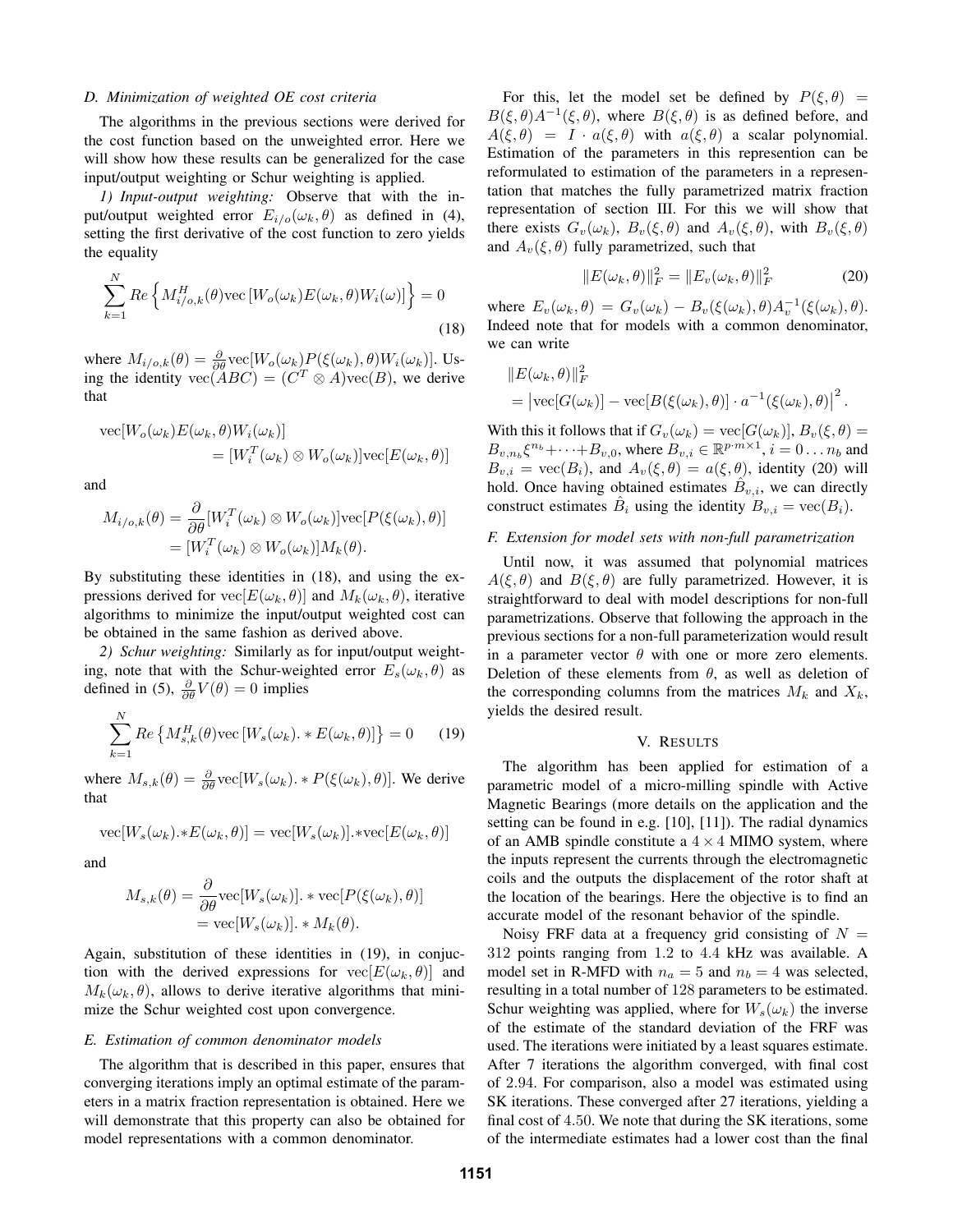estimate (the minimum obtained cost was 4.29). In contrast to this, the final estimate obtained with the IV-based method had the least cost. These results confirm that the IV-based method outperforms the method of Sanathanan and Koerner.

In figure 1 the results with the IV-based method are depicted. The frequency reponse of the estimated model shows very high correspondence to the dataset. The dynamics including the ill-damped resonances are estimated correctly. Moreover, the applied weighting effectively avoids modeling errors due to large variance errors in the FRF data. Here such variance errors are particularly present around the harmonics of the rotational frequency of the spindle (80, 000 rpm).

# VI. CONCLUSIONS

Iterative linear regression algorithms are given for estimation of OE models in left or right matrix fraction description from frequency response data. These algorithms are extensions of the SISO IV-based linear regression algorithm, which has the property that convergence implies a stationary point of the cost function is reached. This property, in combination with the freedom in the definition of the model set and the possibility to incorporate pre, post or element-wise multivariable frequency weighting, makes this an attractive approach for MIMO frequency domain identification of OE models. It is not claimed that the method discussed here can outperform gradient-based optimization methods. However, it appears to be a favorable alternative for the classically applied SK-iterations. Application of the approach to estimation of a model of a spindle with Active Magnetic Bearings demonstrates this.

# VII. ACKNOWLEDGEMENT

The authors thankfully acknowledge Prof. R.A. de Callafon of the Department of Mechanical and Aerospace Engineering, University of California, San Diego, U.S.A. for making available the LTSFIT toolbox, allowing implementation of the algorithm described in this paper.

#### VIII. PROOFS

In this appendix we give the proof of proposition 4.2. We will first give the following lemma.

*Lemma 8.1:* Suppose  $A(\theta)$  is a complex square matrix, depending on the complex vector  $\theta$ , which takes values in an open subset  $V \subseteq \mathbb{C}^l$ . Furthermore, suppose that  $A(\theta)$  is invertible and analytical for all  $\theta \in V$ . Then for  $\theta \in V$ 

$$
\frac{d}{d\theta}\text{vec}[A^{-1}(\theta)] = [-A^{-T}(\theta) \otimes A^{-1}(\theta)]\frac{d}{d\theta}\text{vec}[A(\theta)].\tag{21}
$$

*Proof:* Let  $\theta_i$  be the  $i^{th}$  element of  $\theta$ . Using the product rule for matrix differentation, we derive that

$$
\frac{\partial}{\partial \theta_i} (A(\theta) \cdot A^{-1}(\theta)) = \frac{\partial A(\theta)}{\partial \theta_i} A^{-1}(\theta) + A(\theta) \frac{\partial A^{-1}(\theta)}{\partial \theta_i} = 0
$$

from which immediately follows that

$$
\frac{\partial A^{-1}(\theta)}{\partial \theta_i} = -A^{-1}(\theta) \frac{\partial A(\theta)}{\partial \theta_i} A^{-1}(\theta).
$$

Using the identity  $\text{vec}(ABC) = (C^T \otimes A)\text{vec}(B)$ , we infer

$$
\frac{\partial}{\partial \theta_i} \text{vec}[A^{-1}(\theta)] = -[A^{-T}(\theta) \otimes A^{-1}(\theta)] \text{vec} \left[\frac{\partial A(\theta)}{\partial \theta_i}\right],
$$

implying

$$
\frac{d}{d\theta}\text{vec}[A^{-1}(\theta)] = -[A^{-T}(\theta) \otimes A^{-1}(\theta)]\frac{d}{d\theta}\text{vec}[A(\theta)].
$$

This proofs the claim.

## *A. Proof of proposition 4.2*

We will first introduce the notation  $\theta^T = \begin{bmatrix} \theta_A^T & \theta_B^T \end{bmatrix}$ where  $\theta_A$  only contains the parameters used to define  $A(\xi, \theta)$ and  $\theta_B$  those to define  $B(\xi, \theta)$ . For brevity, we will drop the dependency of P, B and A on  $\xi(\omega_k)$  from here on. Observe that with this, we can write

$$
M_k(\theta) = \left[ \frac{\partial}{\partial \theta_A} \text{vec}[P(\theta)] \quad \frac{\partial}{\partial \theta_B} \text{vec}[P(\theta)] \right]
$$

Using the identities (9a) and (9b), we rewrite this to

$$
M_k(\theta) = \left[ \left[ B^T(\theta) \otimes I \right] \frac{\partial}{\partial \theta_A} \text{vec}[A^{-1}(\theta)] \right]
$$

$$
\left[ I \otimes A^{-1}(\theta) \right] \frac{\partial}{\partial \theta_B} \text{vec}[B(\theta)] \right]. \quad (22)
$$

We will derive expressions for  $\frac{\partial}{\partial \theta_A} \text{vec}[A^{-1}(\theta)]$  and  $\frac{\partial}{\partial \theta_B}$  vec[ $B(\theta)$ ]. Application of lemma 8.1 yields

$$
\frac{\partial}{\partial \theta_A} \text{vec}[A^{-1}(\theta)] = \left[ -A^{-T}(\theta) \otimes A^{-1}(\theta) \right] \frac{\partial}{\partial \theta_A} \text{vec}[A(\theta)]
$$
  
\n
$$
= \left[ -A^{-T}(\theta) \otimes A^{-1}(\theta) \right] \cdot \left[ I_{pp \times pp} \xi(\omega_k)^{n_a - 1} \cdot \dots \cdot I_{pp \times pp} \xi(\omega_k)^0 \right]
$$
  
\n
$$
= \left[ -A^{-T}(\theta) \otimes A^{-1}(\theta) \right] \cdot \left[ I_{p \times p} \xi(\omega_k)^{n_a - 1} \cdot \dots \cdot I_{p \times p} \xi(\omega_k)^0 \right] \otimes I_{p \times p}.
$$

Furthermore, we derive that

$$
\frac{\partial}{\partial \theta_B} \text{vec}[B(\theta)] = \left[ I_{mp \times mp} \xi(\omega_k)^{n_b} \dots I_{mp \times mp} \xi(\omega_k)^0 \right] \n= \left[ I_{m \times m} \xi(\omega_k)^{n_b} \dots I_{m \times m} \xi(\omega_k)^0 \right] \otimes I_{p \times p}.
$$

With this, we express the first element of  $M_k(\theta)$  in (22) as

$$
\begin{aligned}\n&\left[-B^T(\theta) \otimes I\right] \left[-A^{-T}(\theta) \otimes A^{-1}(\theta)\right] \cdot \\
&\cdot \left(\left[\begin{array}{ccc} I_{p \times p}(\xi(\omega_k)^{n_a - 1} & \dots & I_{p \times p} \xi(\omega_k)^0 \end{array}\right] \otimes I_{p \times p}\right) \\
&= \left[\begin{array}{ccc} -P^T(\theta) \xi(\omega_k)^{n_a - 1} & \dots & \dots & -P^T(\theta) \xi(\omega_k)^0 \end{array}\right] \otimes A^{-1}(\theta),\n\end{aligned}
$$

and the second element of  $M_k(\theta)$  in (22) as

$$
\begin{aligned}\n\left[I \otimes A^{-1}(\theta)\right] \cdot \\
&\cdot \left( \left[\begin{array}{ccc} I_{m \times m} \xi(\omega_k)^{n_b} & \dots & I_{m \times m} \xi(\omega_k)^0 \end{array}\right] \otimes I_{p \times p} \right) \\
&= \left[\begin{array}{ccc} I_{m \times m} \xi(\omega_k)^{n_b} & \dots & I_{m \times m} \xi(\omega_k)^0 \end{array}\right] \otimes A^{-1}(\theta).\n\end{aligned}
$$

Combining these results, and using the identity  $\begin{bmatrix} A_1 \otimes B & A_2 \otimes B \end{bmatrix} = \begin{bmatrix} A_1 & A_2 \end{bmatrix} \otimes B$ , we infer

$$
M_k(\theta) = \Phi_k(\theta)^T \otimes A^{-1}(\theta), \tag{23}
$$

which proves the claim.